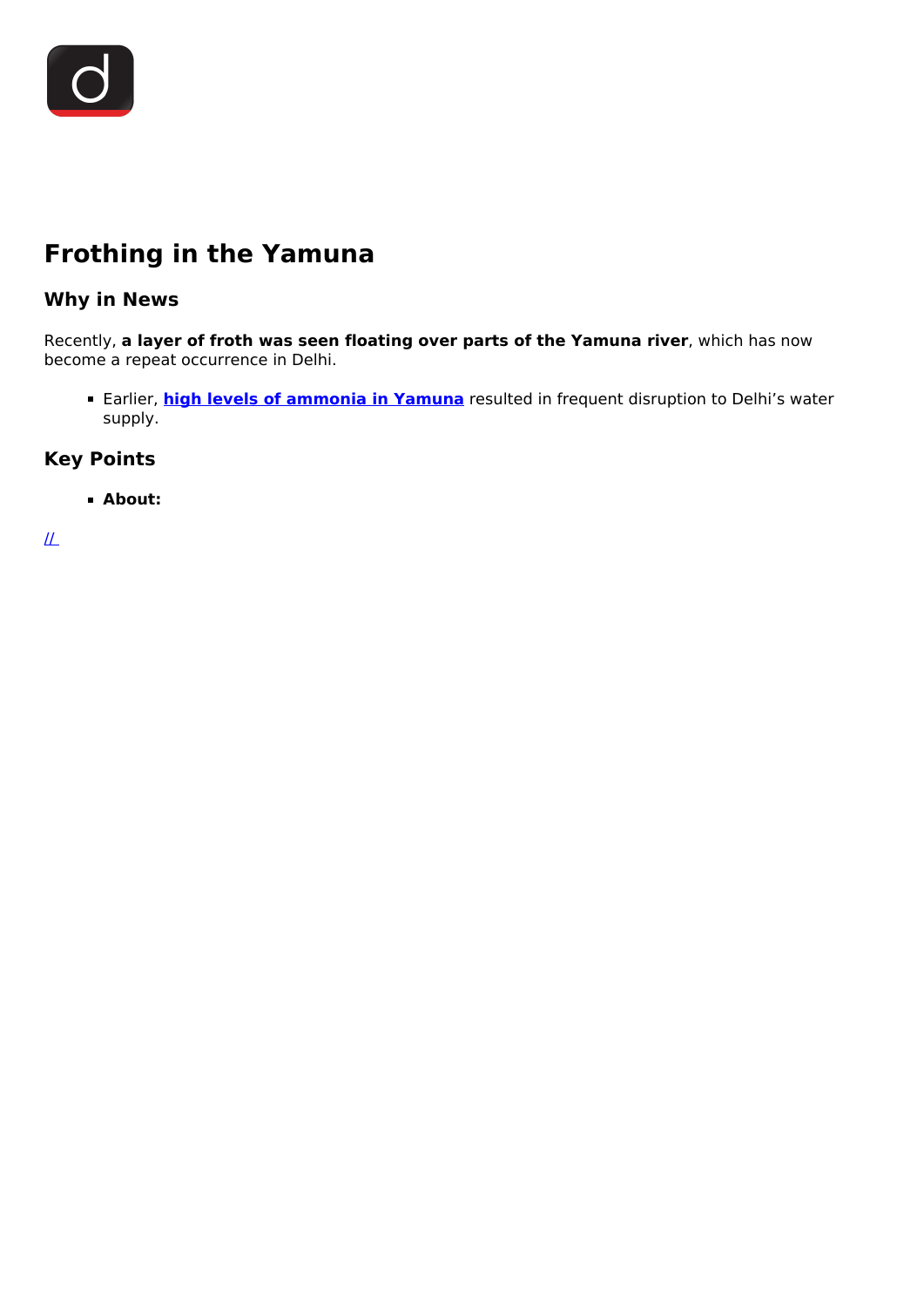

## **What is foam or froth formation?**

Foam or froth formation is a phenomenon that takes place on many lakes and streams. Foam bubbles are produced when organic matter decomposes. These foam-producing molecules have one end that repels water and another end that attracts water and they work to reduce the surface tension on the water surface. These foam bubbles are lighter than water, so they float on the surface as a thin film that gradually accumulates.

#### **What is foam** made of?

About 1% of the foam is made up of foaming agents like phosphates and surfactants. The remaining 99% is air and water.

### Why does foam form in places like the Kalindi Kuni Okhla barrage?

When water with surfactants or detergent-like molecules fall from a height (such as the Okhla barrage), they churn to form bubbles in water. Foam begins to form after monsoon, but intensify as winter approaches, because foam bubbles are much more stable in lower temperatures

**IN THE LONG TERM** 

How can froth formation be stopped?

#### **IN THE SHORT-TERM**

• Rid Okhla pondage of water hyacinth • Detergents must be biodegradable

#### sewage treatment plants so they do not persist and lose their • Industrial pollution to be stopped ability to cause foam

• Increasing the flow of the river

● UP, Haryana, Delhi need to upgrade

AJAY AGGARWAL/HT PHOTO

#### **What are the sources** of pollution that cause foam formation?

- · Untreated sewage may contain soap/detergent particles
- · Industrial run-off
- Organic matter from decomposing vegetation
- Presence of filamentous bacteria that let out surfactant molecules
- Pollutants from sugar and paper industries in UP that travel through the Hindon Canal

## **Health hazards**

- Short-term exposure can lead to skin irritation, allergies
- Ingestion may cause gastrointestinal problems and diseases like typhoid
- Long term exposure to heavy metals in industrial pollutants can cause neurological issues and hormonal imbalances

#### **Example 1 Steps Taken to Stop Froth Formation:**

- . The Delhi Pollution Control Committee (DPCC) banned the sale, storage and transportation of soaps and detergents not conforming to the quality standards set by the **Bureau of Indian Standards (BIS)**.
- ∘ The fifth report of the National Green Tribunal (NGT)-appointed Yamuna Monitoring Committee notes that though BIS standards for detergents have been improved, it is not clear whether these standards will actually be enforced.
	- . The role of regulatory bodies like the **Central Pollution Control Board** (CPCB), DPCC and Pollution Control Boards (PCBs) is generally limited to implementing discharge/effluent standards.